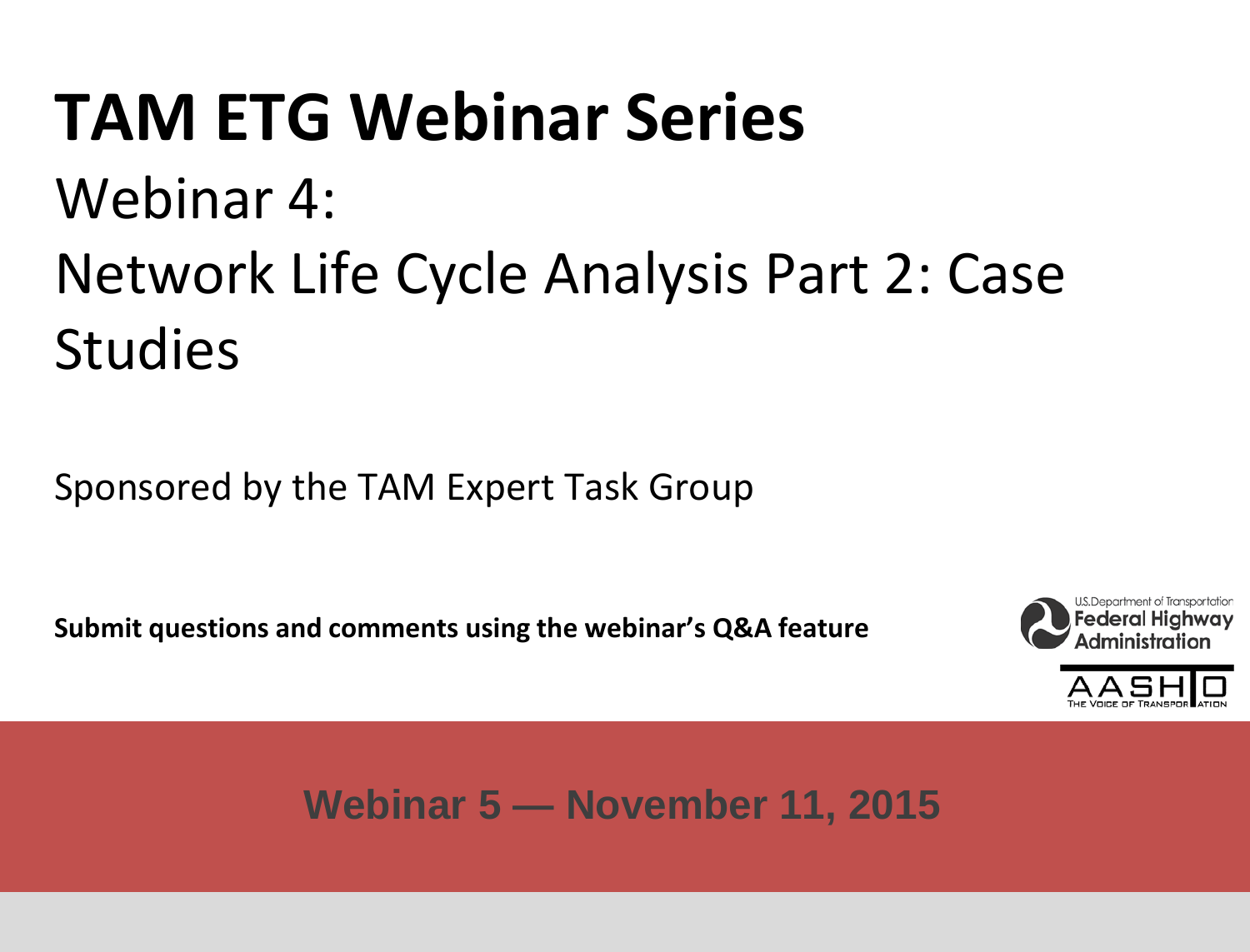# **Welcome**

- The TAM ETG is pleased to sponsor this webinar on Network Life Cycle Analysis Part 2: Case Studies
- Since 2012, FHWA and AASHTO have been hosting these types of webinars to provide an opportunity to connect with the asset management community and to bring people together around a series of important topics
- Sharing knowledge is a critical component of advancing asset management practice
- All of the webinars in the series can be accessed online at: <http://tam.transportation.org/Pages/Webinars.aspx>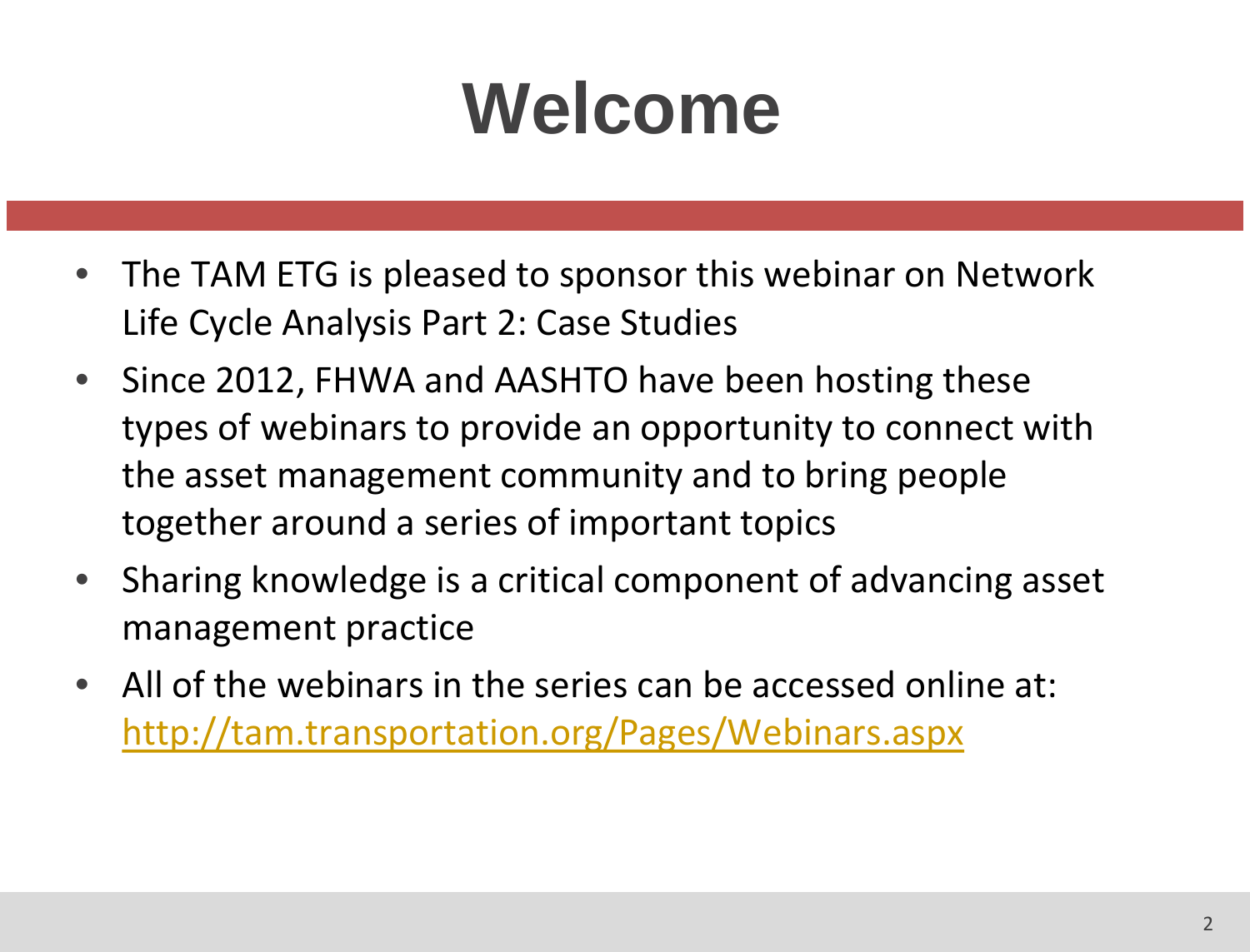# **Agenda**

- **FHWA Opening Remarks** Steve Gaj, FHWA
- **Network Life Cycle Analysis for Bridge Management** Beckie Curtis, Michigan DOT
- **Strategies to Reduce Life Cycle Costs at the Ohio DOT** Andrew Williams, Ohio DOT
- **A Risk-based Approach to Managing Arterial Pavements** Terry Martin, Ben Hansen and Tim Skeel, Seattle DOT
- **Question and Answer** Matt Hardy, AASTHO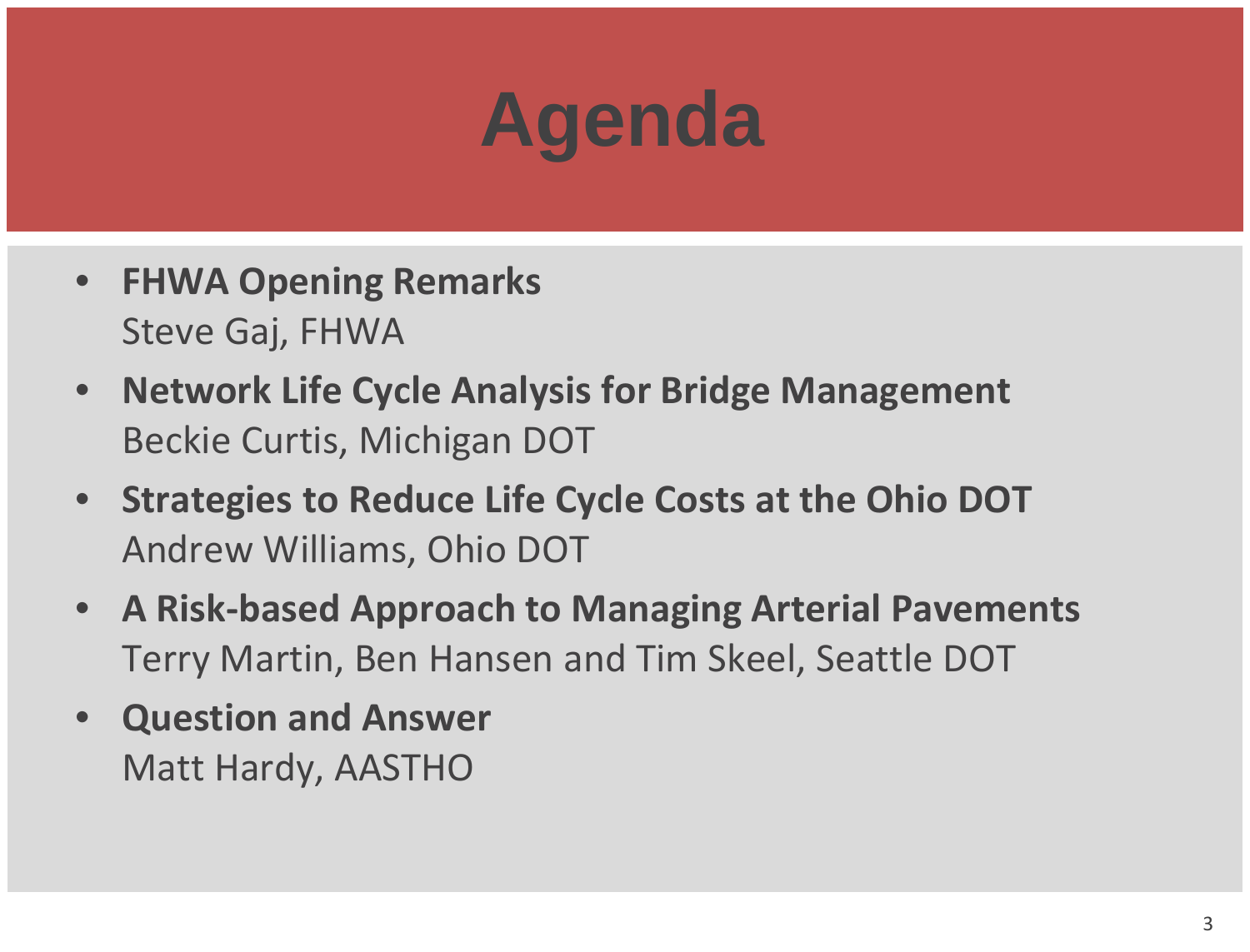# **TAM ETG Overview**

- Established to serve as a forum to discuss changes in the way highway agencies are managing assets
- Activities include:
	- Identifying strategies for advancing asset management practice and influencing change within state DOTs/MPOs
	- Providing input to FHWA, AASHTO, and TRB
	- Developing and implementing a plan for communicating the work of the TAM ETG to the transportation community.
- **Meetings** 
	- In-Person Meetings are open to the public
		- November 17 and 18, St. Paul MN
		- <http://www.fhwa.dot.gov/asset/etg/>
- **Membership** 
	- Public sector representing federal, state and local agencies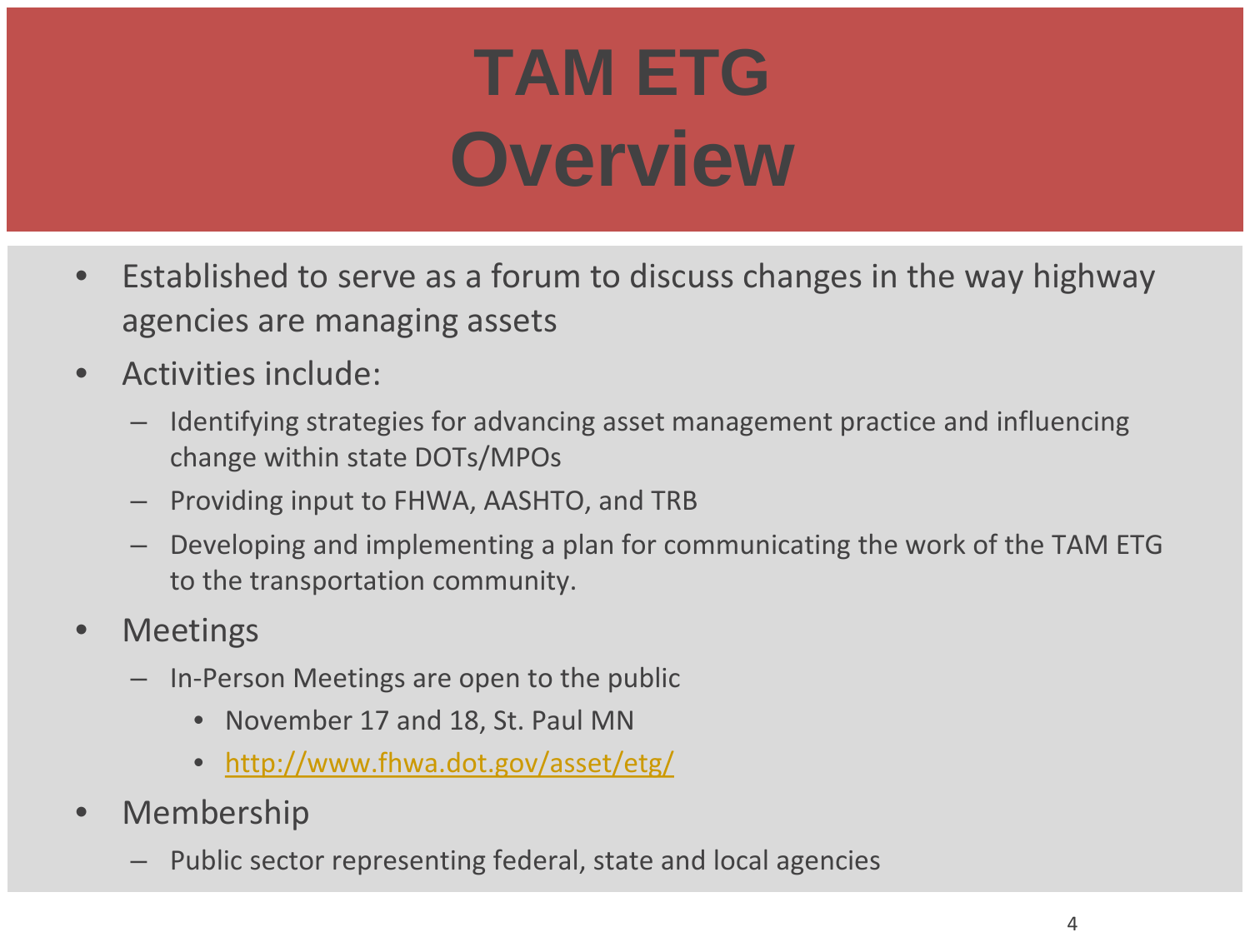# **TAM ETG Membership**

### **Members**

- Tim Henkel (Chair), Minnesota DOT
- Brad Allen, New York State DOT
- Jennifer Brandenburg, North Carolina **DOT**
- Chris Champion, IPWEA (International)
- Chris Evilla, Waco MPO
- Moh Lali, Alberta, Canada (International)
- Laura Mester, Michigan DOT
- Randy Park, Utah DOT
- Omar Smadi, Iowa State University (Academia)
- **Liaisons** 
	- Steve Gaj, FHWA Office of Infrastructure
	- DeLania Hardy, AMPO
	- Matt Hardy, AASHTO
	- Tom Palmerlee, TRB
	- Neil Pedersen, TRB
	- Nastaran Saadatmand, FHWA Office of **Infrastructure**
	- Francine Shaw-Whitson, FHWA Office of Transportation Performance Management
	- Egan Smith, FHWA Office of Planning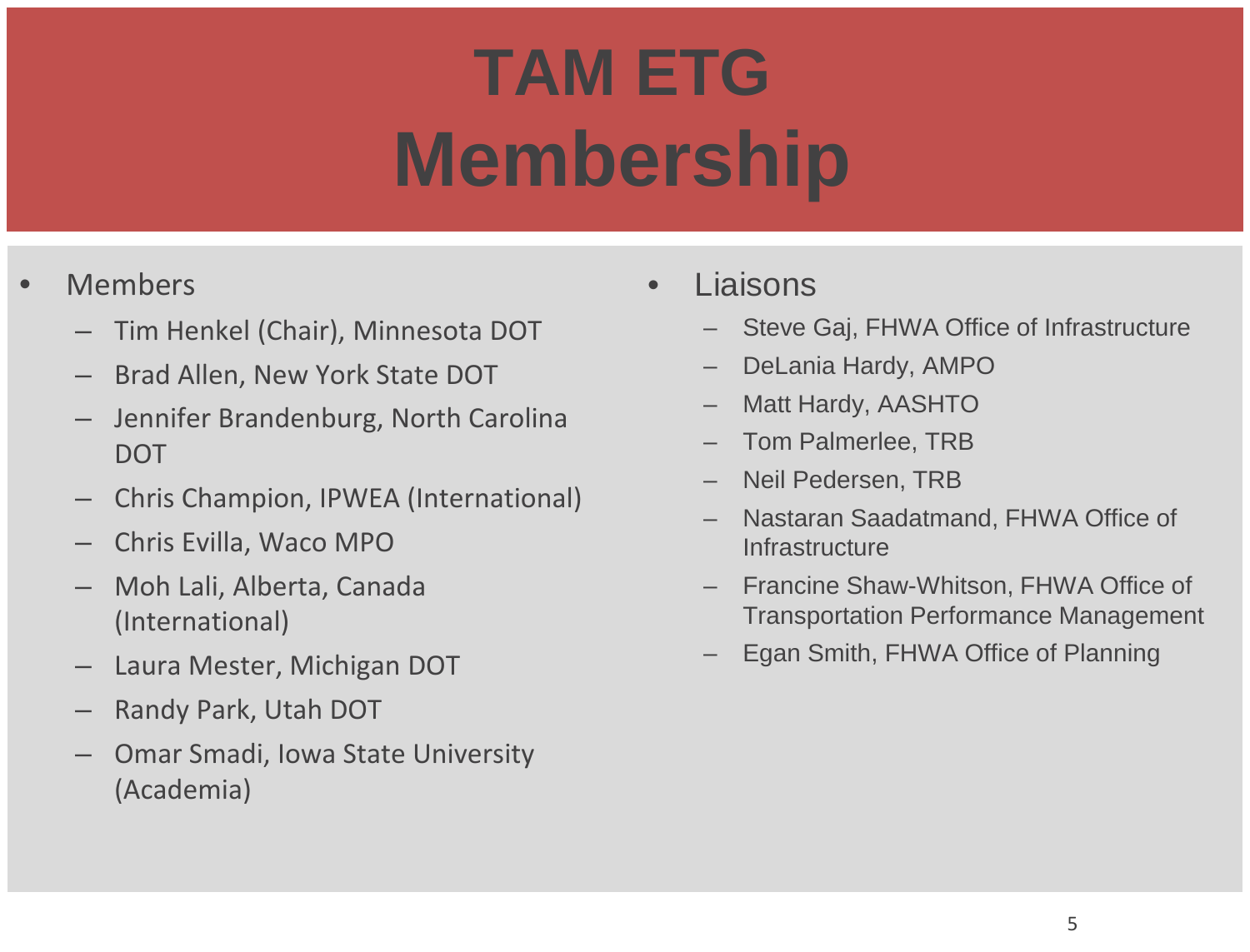# **TAM ETG Webinars Overview**

- 1. March 11: Target Setting and TAMPs
- 2. May 13: TAM 101 for MPOs
- 3. July 8: Network Life Cycle Cost Analysis Part 1
- **4. September 9: Network Life Cycle Cost Analysis Part 2**
- 5. November 11: Optimization and Cross-Asset Allocation
- 6. January 13, 2016: Integrating TAM into Agency Processes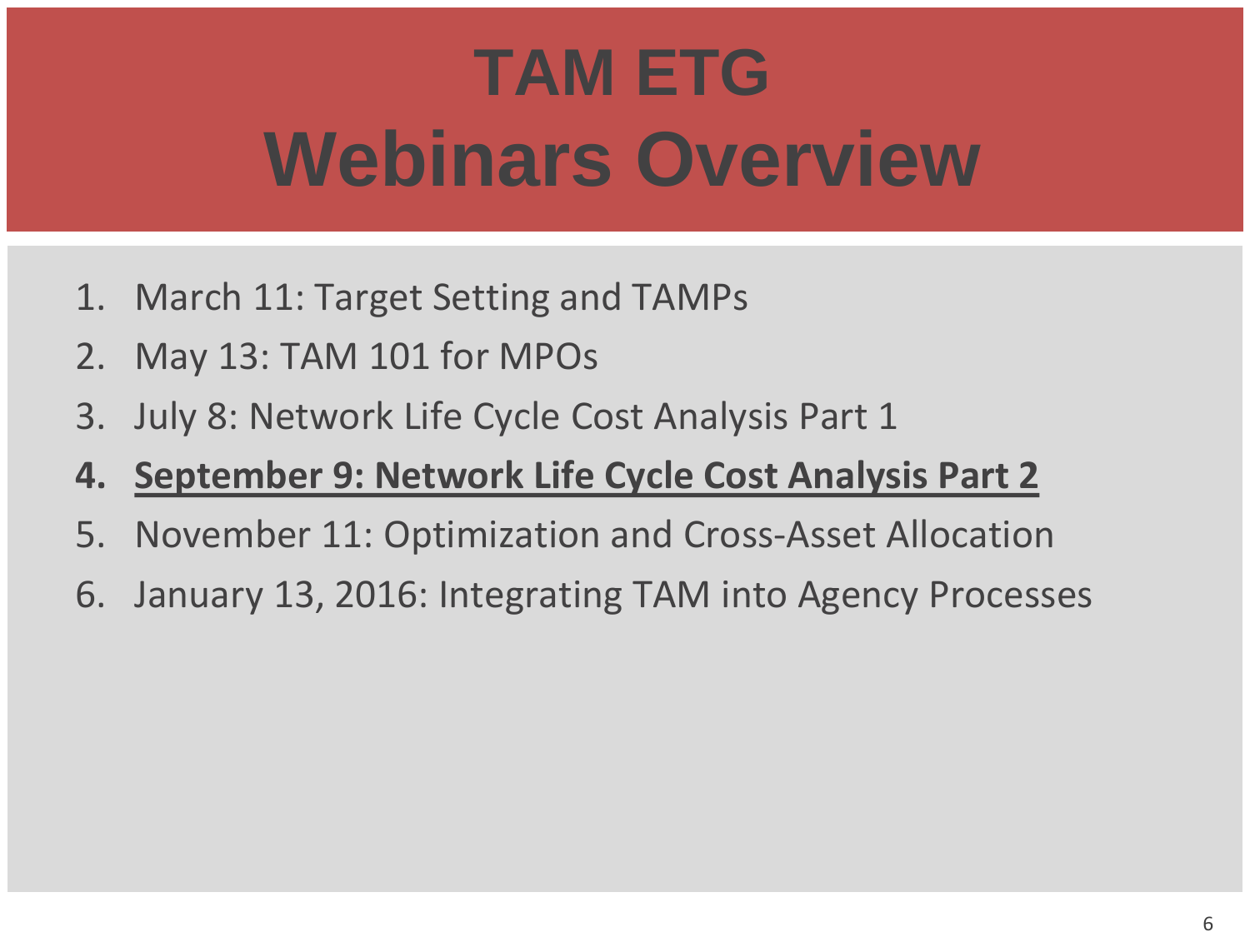## **FHWA**

• Opening Remarks from **Steve Gaj**, FHWA Office of Asset Management, Pavements, and Construction

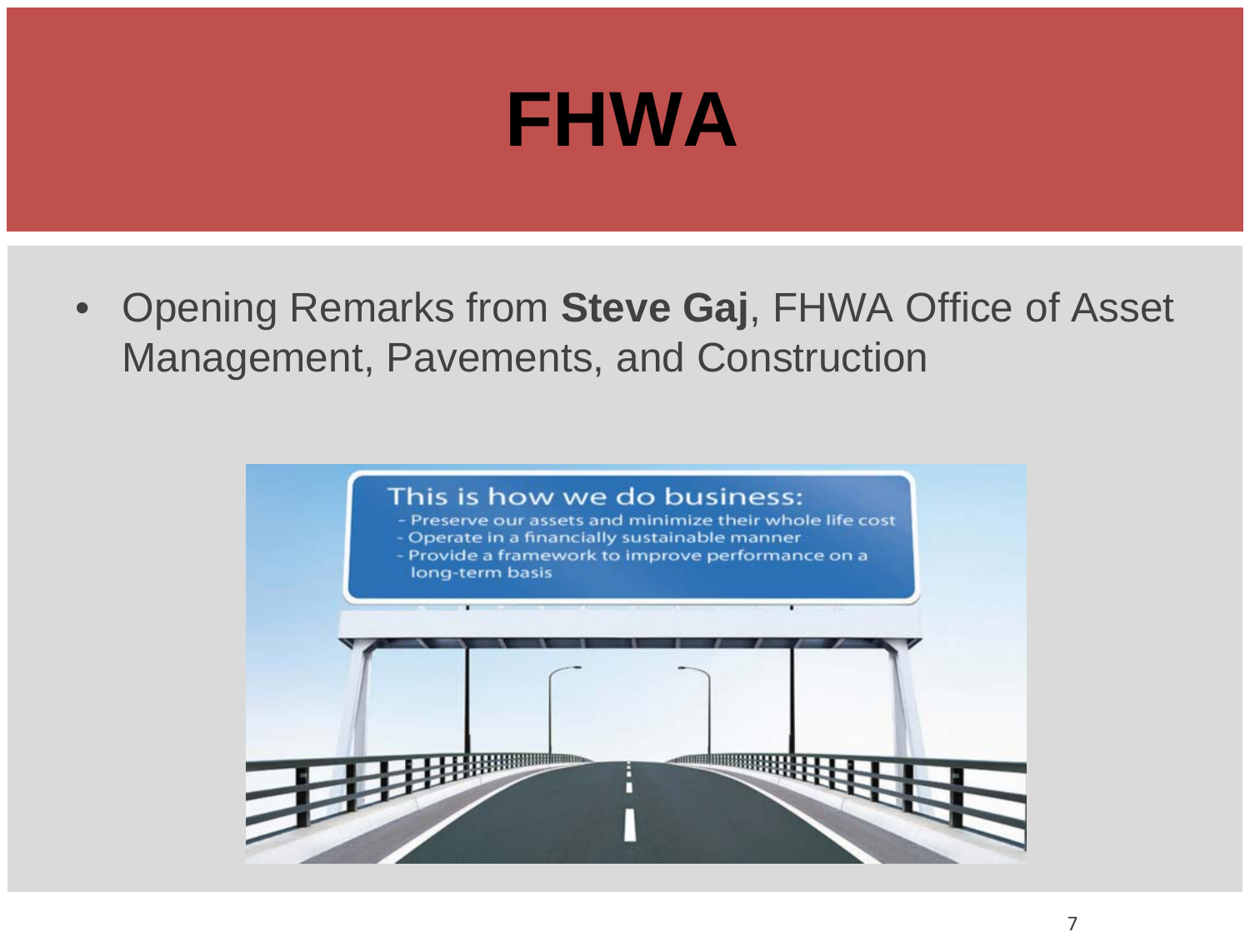# **Network Life Cycle Analysis for Bridge Management**

- Presenter:
	- –Beckie Curtis, Michigan DOT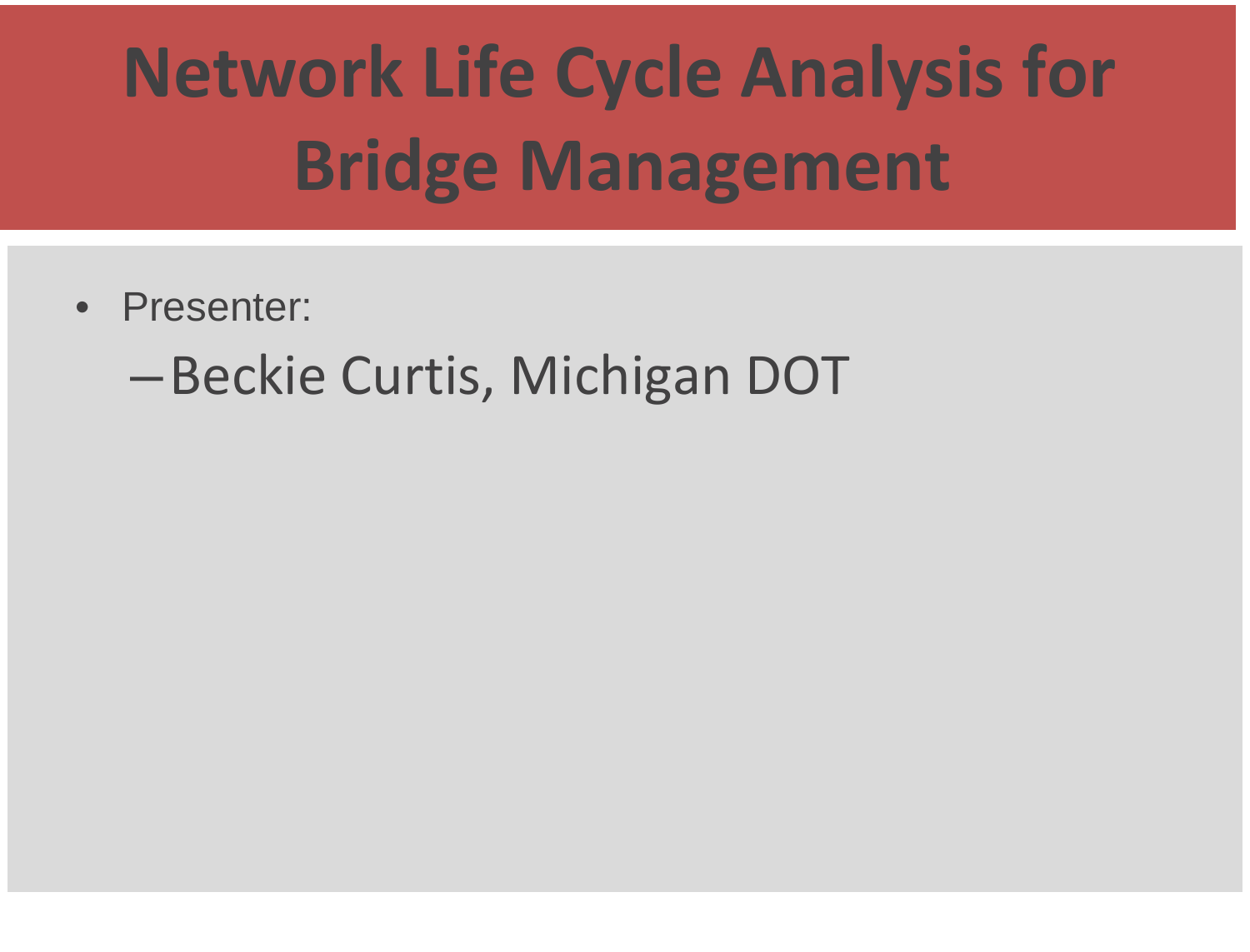# **Strategies to Reduce Life Cycle Costs at the Ohio DOT**

• Presenter:

–Andrew Williams, Ohio DOT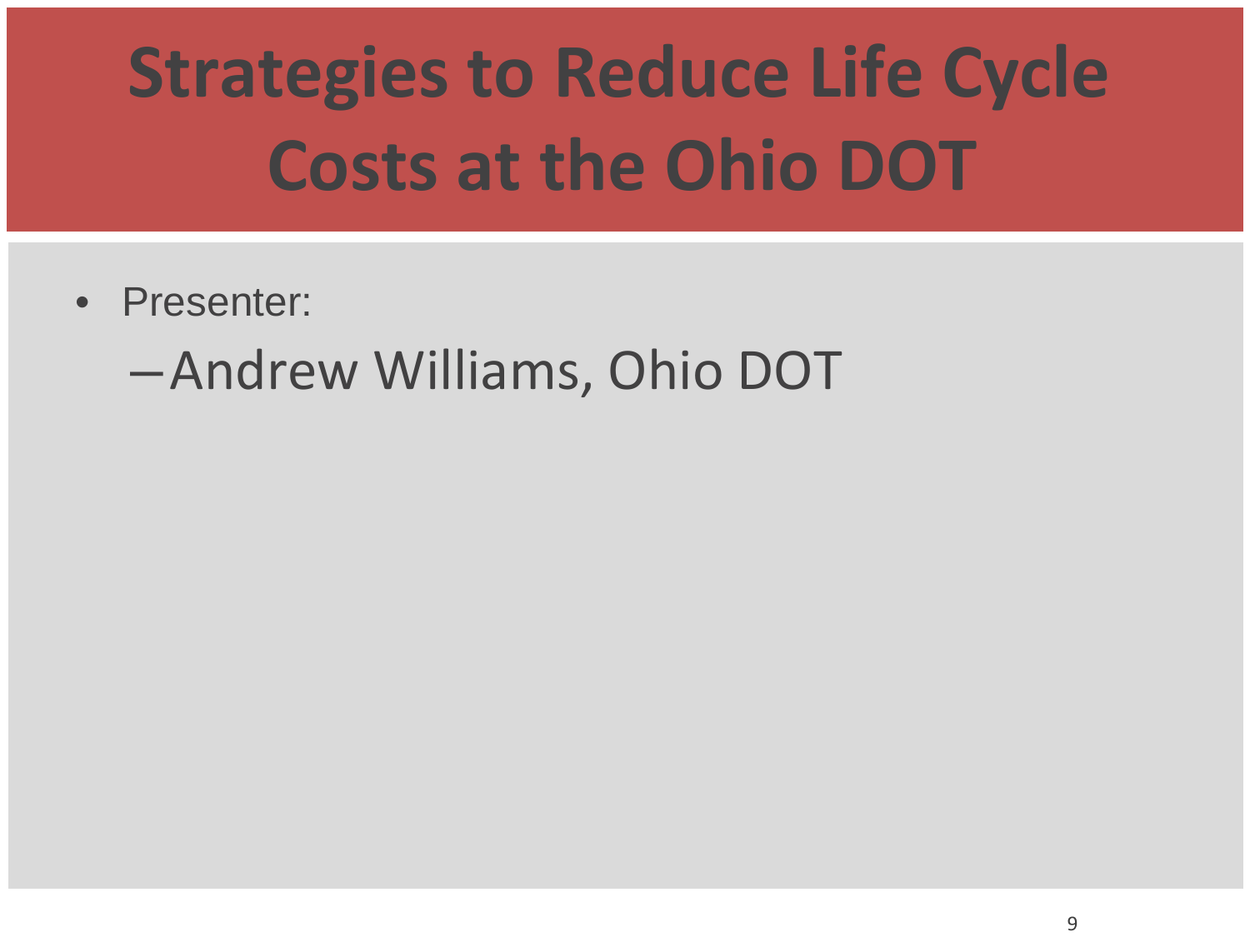# **A Risk-based Approach to Managing Arterial Pavements**

- Presenters:
	- –Terry Martin, Seattle DOT
	- –Den Hansen, Seattle DOT
	- –Tim Skeel, Seattle DOT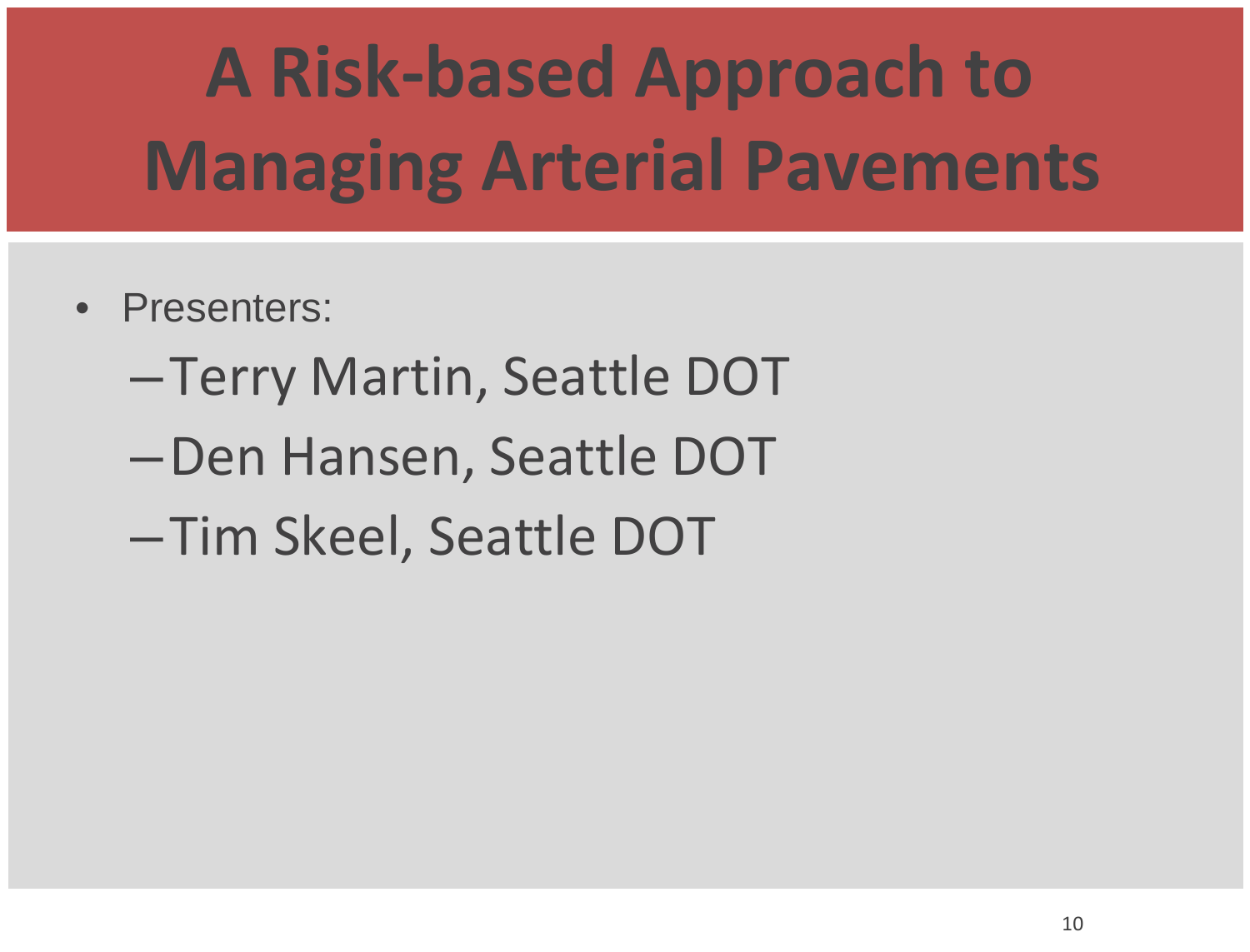## **Questions?**

• Submit your questions using the webinar's Q&A feature